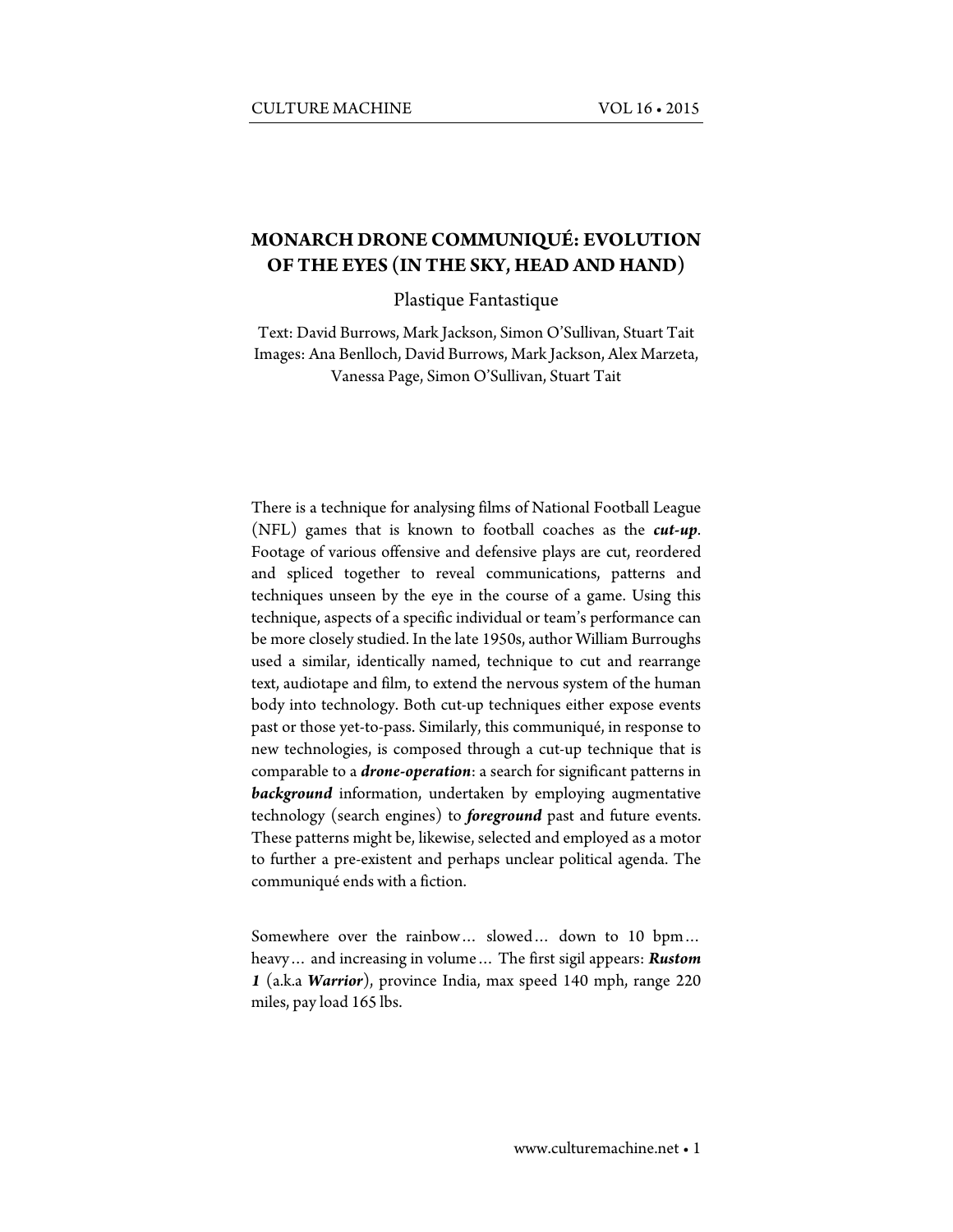

Way up high… a payload of sound is delivered… barely music… a *decelerating drone*… triggering a pulse of concentric circles: yellow, green, blue, indigo, violet, red, orange, yellow, green, blue, indigo, violet, red, orange… and then a second pulse… a flow of back-tofront words… nobbir, dew, tobor, ezam, eert, srewolf, ylfrettub… and finally (this time the right way round)… MON-NARCH!

It seems that names and images (*sigils*) are as important to football teams as they are to the military and arms manufacturers. Sigils are drawn with pointed intent… desires are scrambled, then encoded or encrypted… symbols and signs deemed to have psychological influence or magical power are favoured… *animals, beasts, kings and cosmic forces*, some more powerful than others, patrol our fields and skies…2

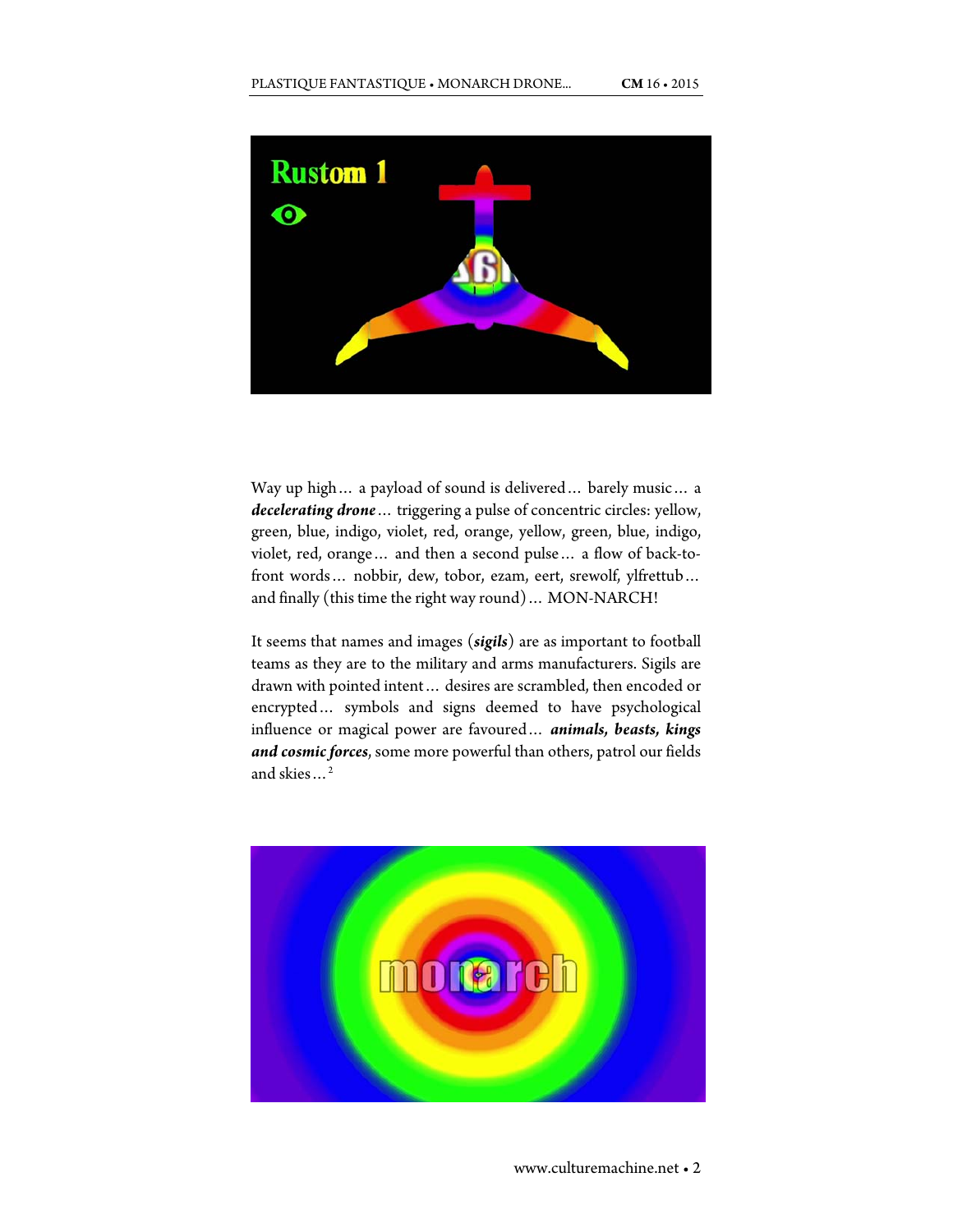Do not permit your interest to be aroused to the point that you become a spectator. This will hinder, and often prevent, you from obtaining *essential information*. (Belichick, 2013: 38)

Steve Belichick's *Football Scouting Methods* (2013) are highly regarded practices for *gathering information* on one's opponents and evaluating their strategies. It is not a surprise then, that Belichick is the father of New England Patriots head coach Bill Belichick who, in 2008, was ordered to pay the largest fine ever imposed on a coach in the history of the NFL. The fine relates to the filming of opponents, with the intention of *deciphering encrypted signals* made up of hand and arm gestures used by coaches when communicating with their players on the field. It is not against the rules to use such analysis, but the filming of coded offensive and defensive signals is.

Sigil number two: *Sentinel* (a.k.a. the *Beast of Kandahar*), province USA, used for *electronic warfare and communications interception*, service ceiling 50,000 feet, range 310 miles… Sentinel is a *stealth drone* built for reconnaissance… but famous for its part in the attack on a compound in Pakistan in 2011, in which Osama Bin Laden was killed. The drone relayed live feed of the attack to President Obama and his security staff. Sentinel, nicknamed 'The Beast of Kandahar' after being observed leaving from and returning to Kandahar airport in Afghanistan, enjoyed yet more fame in 2011. After crashing and being captured by the Iranian government the world was invited by Iran to gaze upon a copy of the *RQ-170 drone*. The Beast of Kandahar has offspring.

There are always *generations*… and with generations comes evolution… an evolution of human-machine-assemblages… each ultimately more useful than the last… *i-Phone 5C*… have you ever seen an atom? The answer: you think you hear the higher octaves of a piano… slowing… spiralling… going down… crashing… disappearing into a blackhole…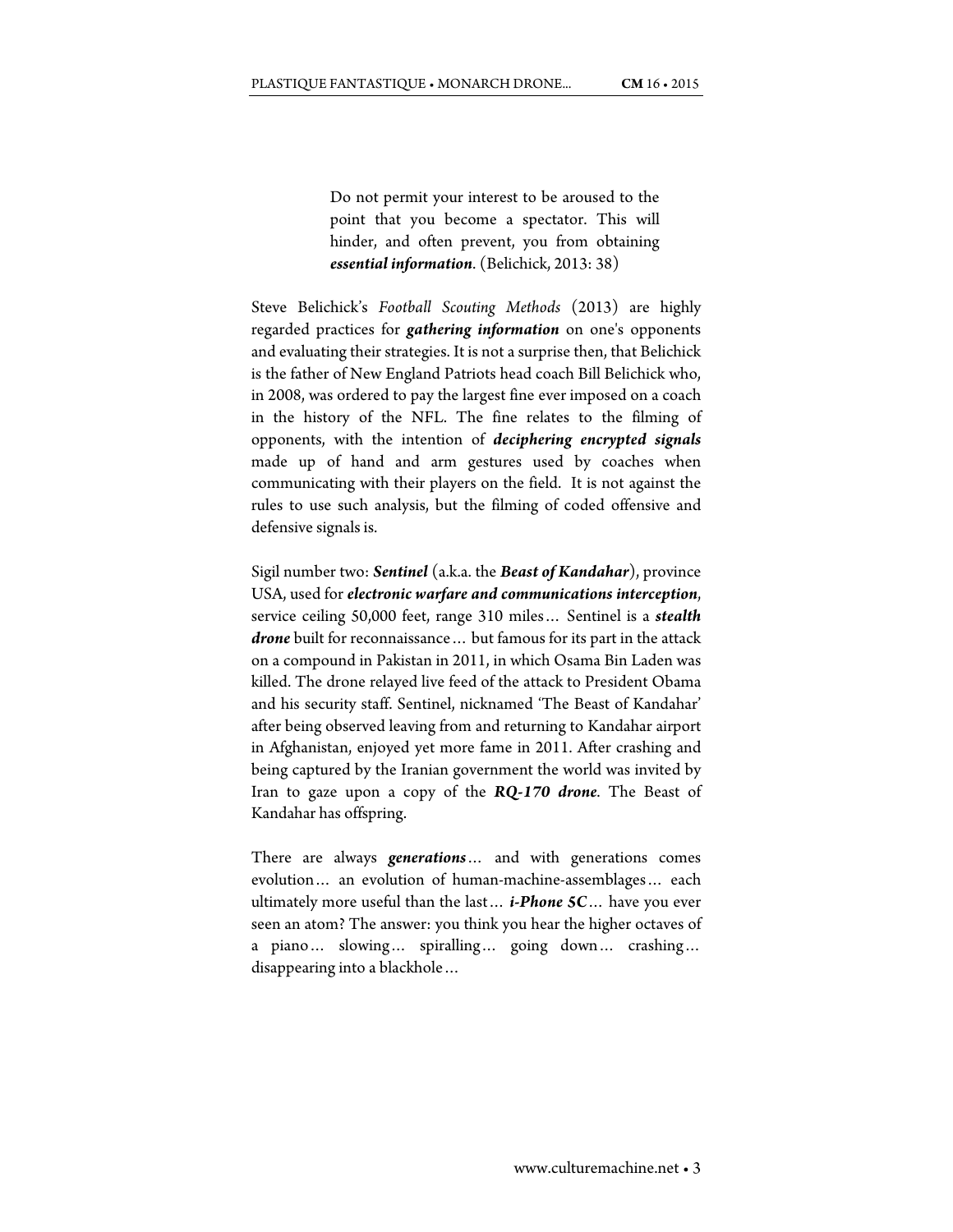

*Miniaturization and cybernetics* breed many new machines, among them are the drones (carrying, tracking, transferring, surveying, capturing, transmitting, delivering)… Moreover, miniaturization and cybernetics have made *drone-assemblages* of us all. Every mobile device with GPS, Google Map, camera and wi-fi facilitates augmentation of the mind and body… a becoming drone… evolution of the mobile, hand-held, *communicating-imagemaker*… *eyes in the hand* outnumber the *eyes in the sky*.



But the eyes in the sky have a superior vantage point, a third person perspective, a *God's-eye-view*…3

You visit a supermarket, or perhaps you are in the vicinity of a store you visit regularly but have no intention of visiting today. A drone senses your arrival or your presence (your *smart phone* in fact) and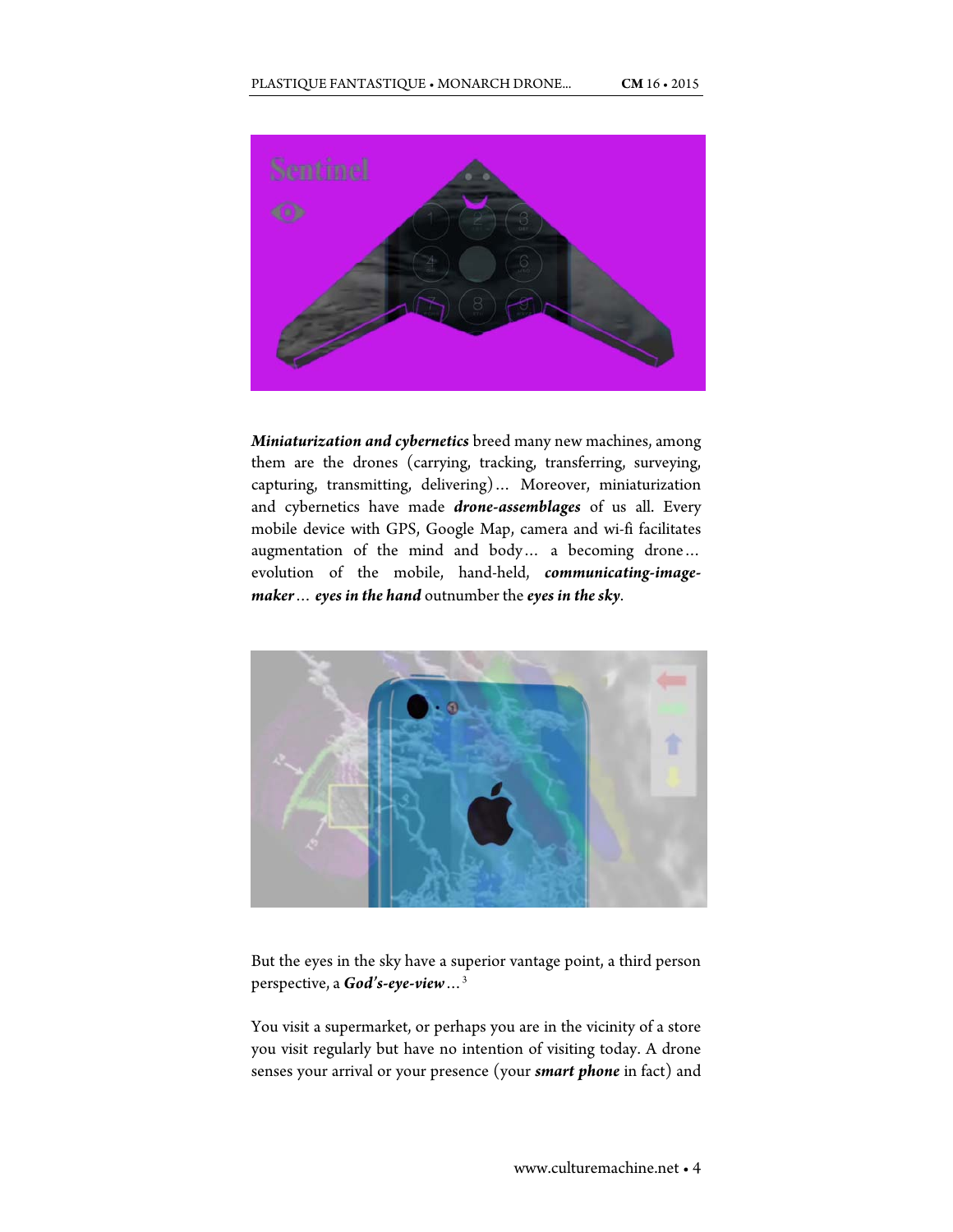pings you information… on products, prices, discounts, product location… you can be guided, if you desire… and have the *app*.



Sigil number three: *nEUROn*, province France, combat vehicle capable of delivering precision guided nuclear weapons strike, speed Mach 7 or 8, payload 1,500 lbs… fast-moving, fast-connecting and fast-delivering nEUROns… not the 'medium is the message' but the evolution of the human-machine… a hammer on a key that *will not stop*… and a rattling… a becoming-rhythmic-becoming-drummingbecoming-mechanical-becoming-looping machine… a repeating, connecting, synching feedback-loop: **dividual-acceleration** is the evolution of eyes in the hand… 4

There is release in *losing control*… there is a release when up and down, and forward and backward (being grounded and orientated) are replaced by spin and glide (being detached, distant and disorientated)… turn-off-drop-out-tune-in… The frequencies change, bpm increases… want to get *droned*?5

The origin of the wish to become a drone-assemblage is not the desire to fly free like a bird but the attraction of becoming emptypainless-unfeeling-processing machines.

Giving up anxiety, pleasure, thought – to or for something else – is, for some, a danger… lack of control – like control itself – can go too far, there are *limits* that when crossed have consequences: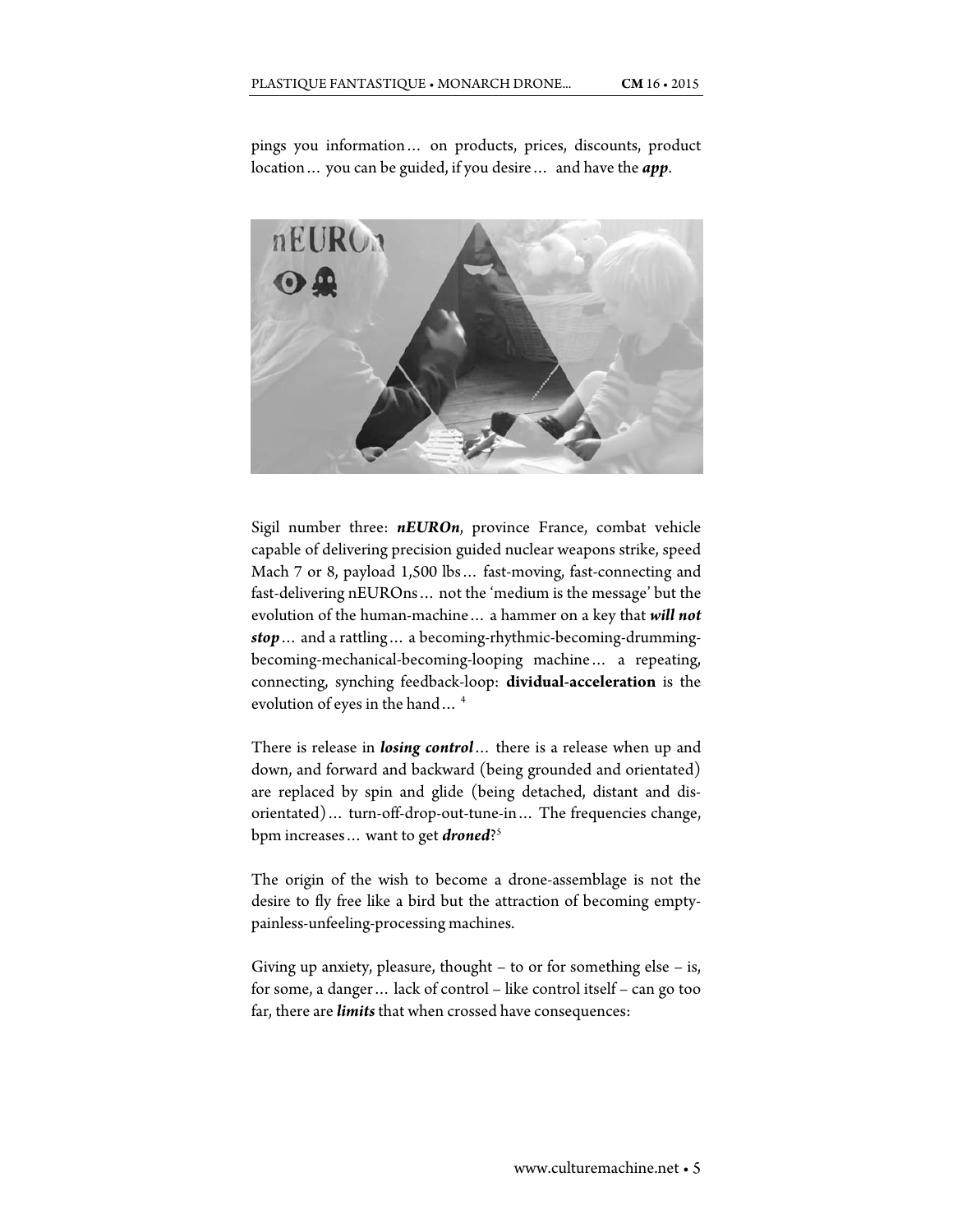… I *control* a hypnotized subject (at least partially); I *control* a slave, a dog, a worker; but if I establish *complete* control somehow, as by implanting electrodes in the brain, then my *subject is little more than a tape recorder, a camera, a robot*. You don't *control* a tape recorder – you *use* it…. No psychological control is necessary, other than pressing buttons to achieve certain activations and operations… (Burroughs, 2013: 38)



A fourth sigil: *Aeryon Scout*, a small reconnaissance vehicle, province Canada, range 1.9 miles, speed 31 mph, service ceiling 500 feet…

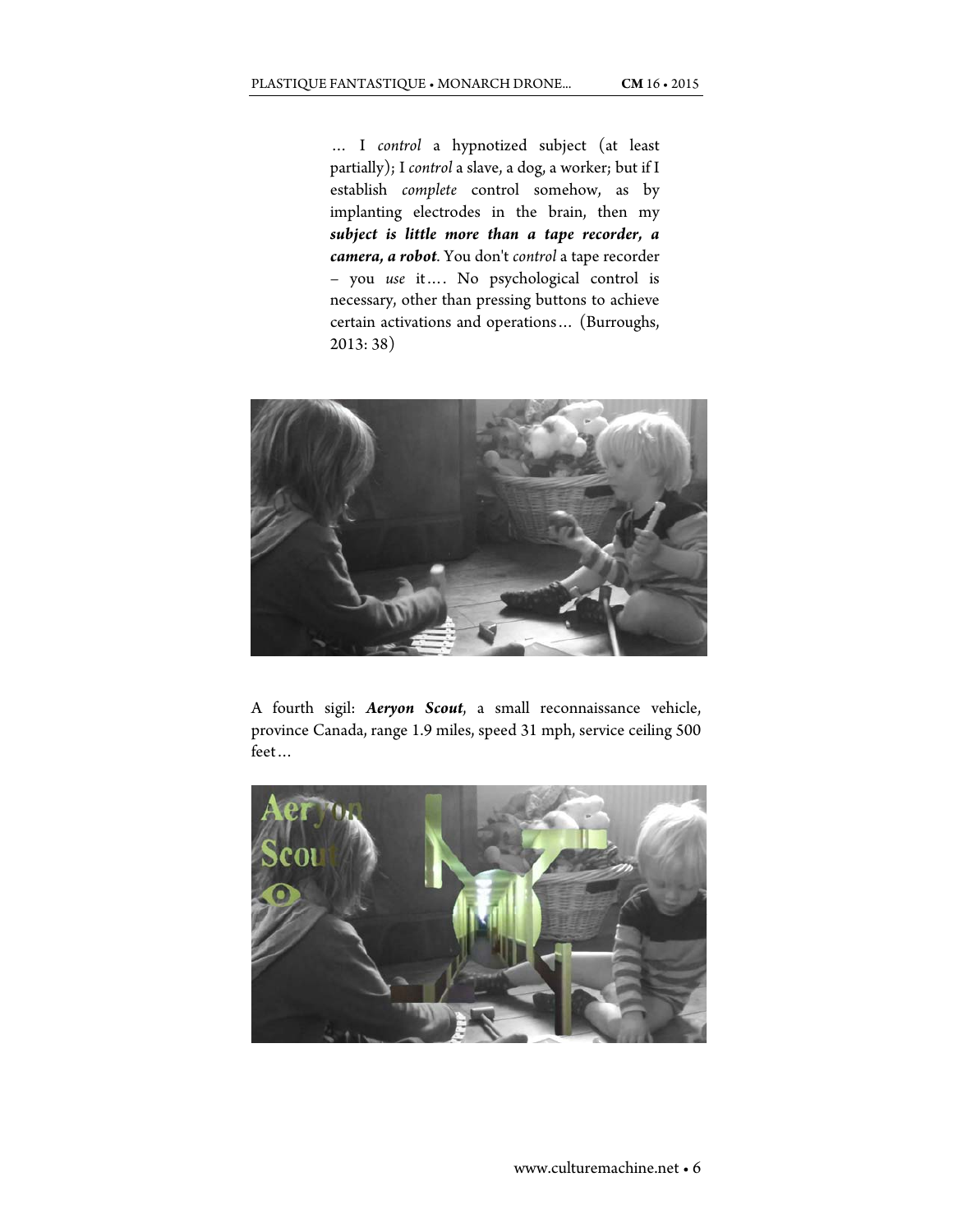Perfect for commercial or *public safety application*. Easy to control and… STOP!

A pulsing, whistling sound… (wind caught in a tunnel?) An eye that hovers and rotates… an *aerial intelligence*… that synchs to tablet or phone… an eye in the sky for sure… one of many… not an all seeing Eye of God… not even of Big Brother… but an eye in the sky of… architects, traffic regulators, business, a neighbour… a publicprivate crowd. Let's not kid ourselves; we have no privacy. Don't want it. Don't need it. (We don't want control either. Don't need it. We leave control up to algorithms, to numbers and number crunchers, to governance.)

Fifth sigil: *AR Parrot*, a *civil drone* controlled by tablet or smart phone, province France, range 500 feet. Price £279. AR Parrot's website has true-to-life video gaming possibilities… 5 star ratings…



Not everyone is happy to cede control. There is the sound of interference, some squeaking (and scrambled voices) fading in and out of the signal. A *counter-drone* has taken control… your drone is now not your own… *control has passed on*… *SKYJACK!*

Sammy Kamkar (a hacker turned security consultant who took down MySpace in 2005) augmented an AR Parrot drone (with a raspberry pi and a USB battery) to *hack* other AR Parrot drones… *SKYJACKER!* And now a new terror in our skies… attack of the *Parrot-drones*… attack and defence *skycams*… lineback, kicker, holder, snapper… offense guard, line, tackle… centre… running and quarter back...<sup>6</sup>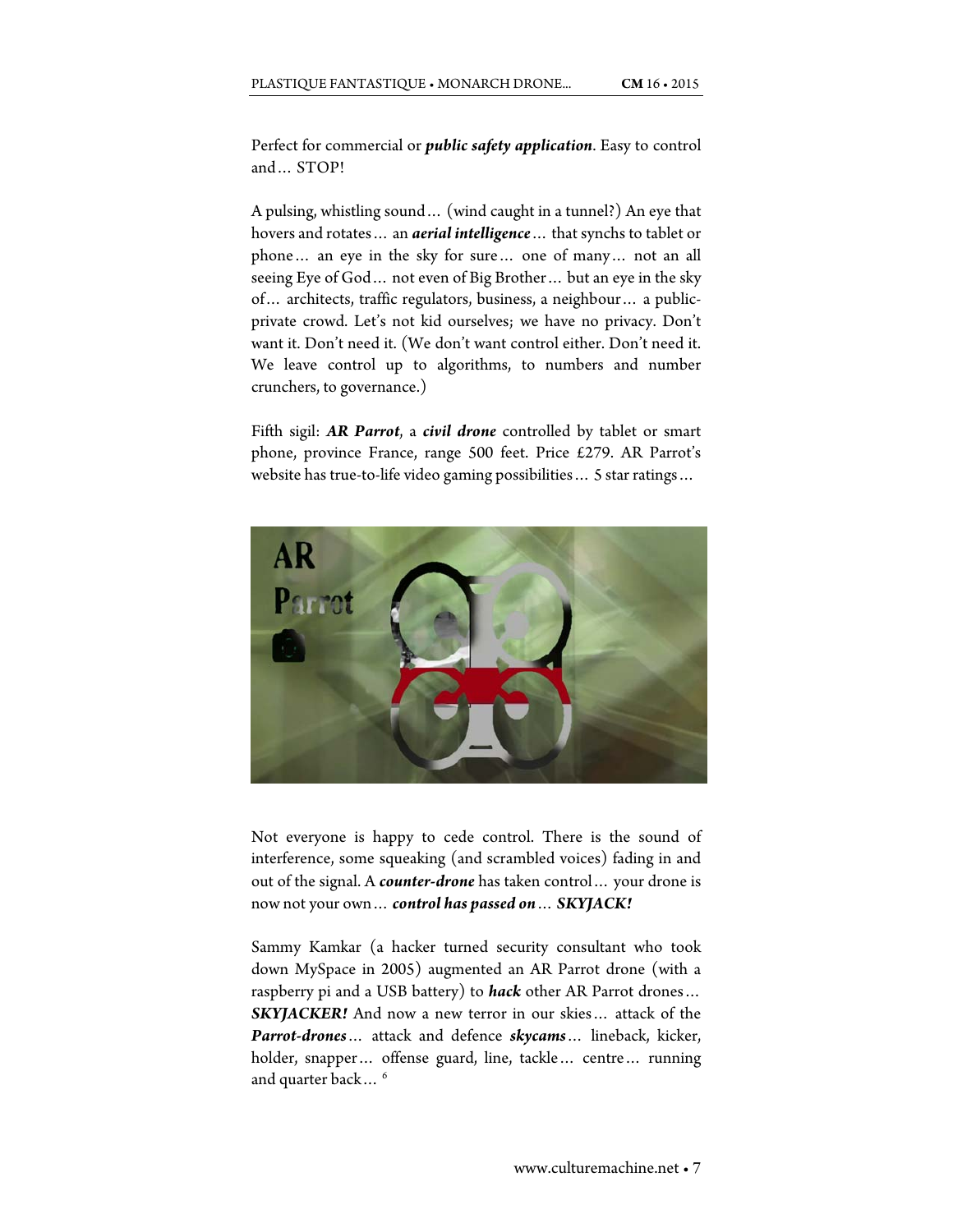

Sixth sigil: *Killer Bee* (a.k.a. *The Bat*), province USA, speed 104 mph, service ceiling 17,000 feet, range 100 miles. Killer Bee became The Bat… Perhaps the semblance was all wrong (bat-like bee rather than bee-like bat)? But *micro-air-vehicles* are being developed, that will fly in swarms, hover and sting like bees (armed with incapacitating chemicals, combustible payloads or explosives)…



The drone of angry insects fills the air… A HOSTILE SKYCAM ARMY! Following pre-set tracking shots, trajectories and signals… *multiple-eyes* produce multiple images that are cut-up, compiled, analysed...

Whatever the number of eyes in the sky, the ground is any-pointwhatever, silent and ungiving, mute and blind. Who… or what breaks the ground's *mirror of silence*?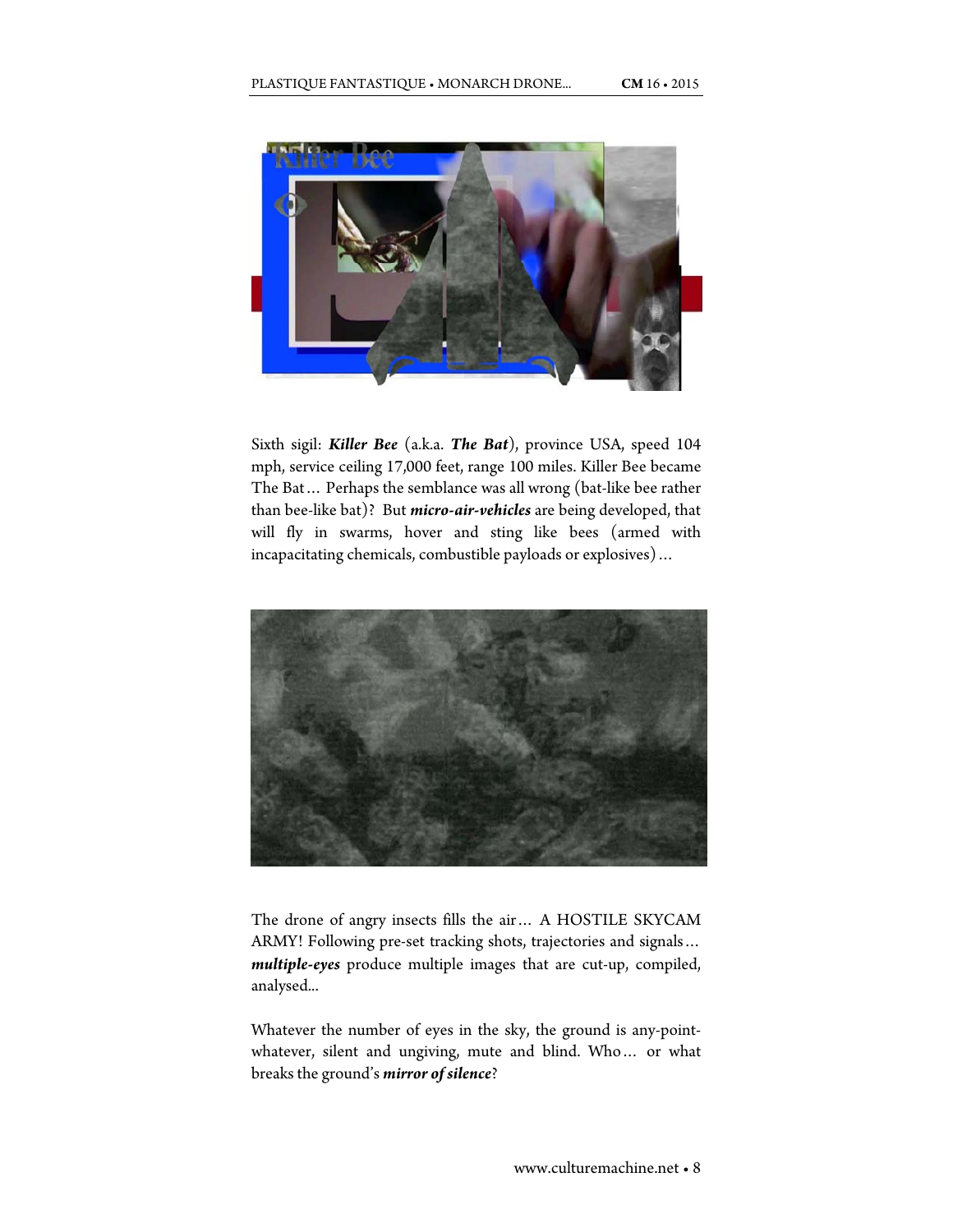Final (seventh) sigil: *Soaring Dragon* (a.k.a. *Soar Dragon*, *Soar Eagle*), province China, speed 460 mph, service ceiling 60,000 feet, a high-altitude, long endurance aerial vehicle initially developed for reconnaissance.



If the *Cartesian theatre* does not stand up as a model of human consciousness – and there is no homunculus or internal self or viewer, sitting behind the eyes – is the Cartesian theatre a model for the drone-assemblage (an external eye in the sky feeding an internal eye, viewing a screen)? What are the networks of actors and agents that count as having influence on the drone-assemblage? Where is the consciousness (and conscience) of the drone-assemblage? Is the human-drone-assemblage a (philosopher's) zombie?

Neuroscientists and philosophers debate whether a zombie, a *nonconscious-entity* that responds to external stimuli, is possible. The consensus seems to be that it is not but it persists as a question. Susan Blackmore – most famous as the promoter of the concept of the meme – outlines the problem in the following way:

> Imagine you meet me in the street. I look like Sue Blackmore, I speak like Sue Blackmore, I behave in every conceivable way like a real human being, but I am not conscious. *There is no view from within*. The functionalists… say that (imaginable or not) the zombie could never exist. Anything that could behave and speak like Sue Blackmore simply has to be conscious in just the way I am… The American philosopher Dan Dennett has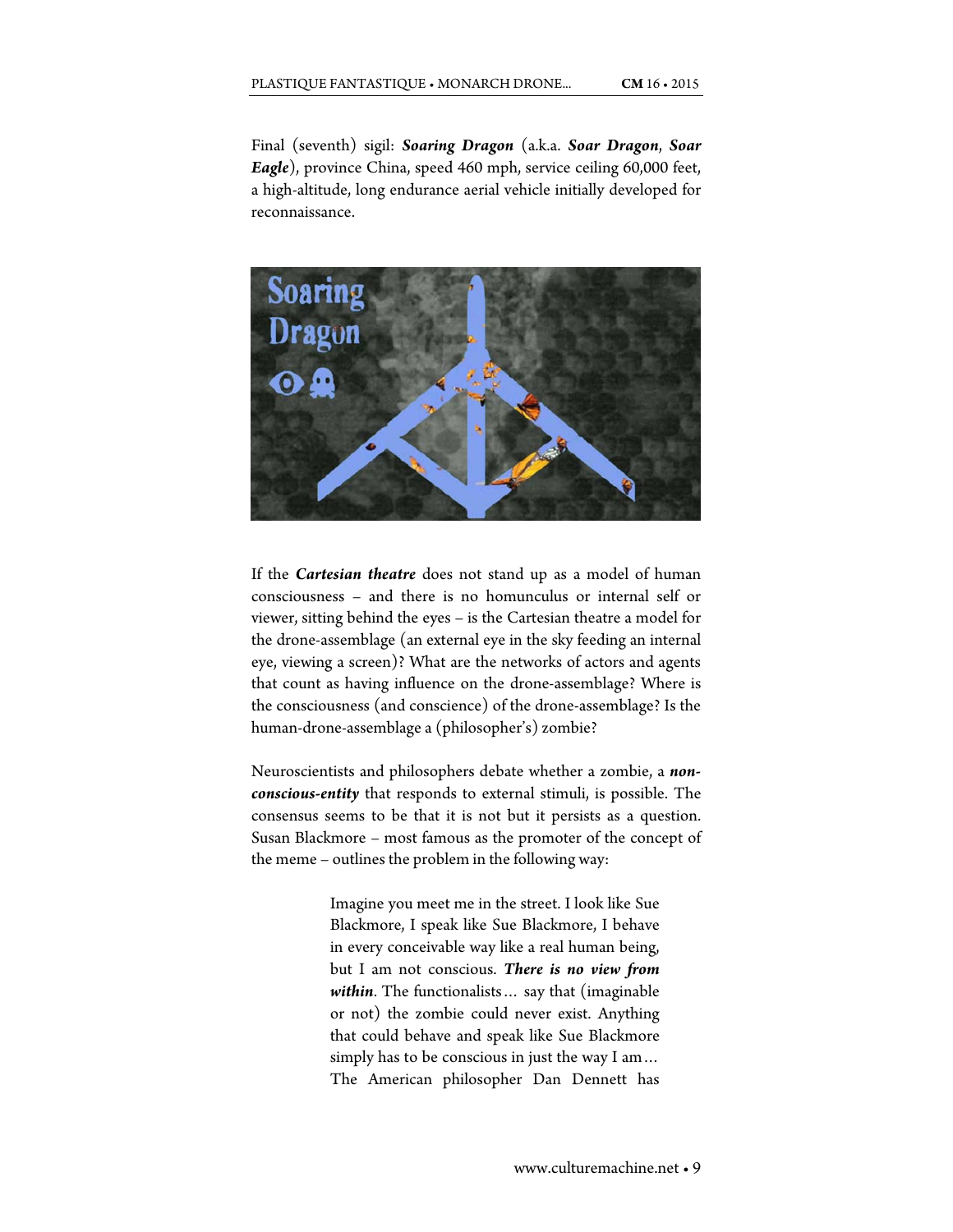possibly the clearest view on this... He claims that we are all zombies. We are machines with information processing brains that produce higher-order representations of our lower-order processes… Any person, or animal or machine that had the appropriate machinery would be conscious in the way that we are, and for the same reasons. This view… seems to strip consciousness of its magic. On this view consciousness is no special extra – it just comes with the territory (2001: 522-525).

How does the *machine-with-information-processing-brain* (as part of the human-drone-assemblage) work? Is it that *consciousness* (the high-order information processor, *the conflict-resolver*) is potentially nothing but a set of protocols (software programme) that can be modified, connected, networked (or disconnected, hacked, shut-down)? Miniaturisation and cybernetics generate new *animal-machines* through a combination of silicon, mineral and fleshy parts. The first part of the human-drone-assemblage is the drone-machine, a *low-order-processor* (*drone-pre-consciousness*); the second part of the drone-assemblage is the drone-operative, a *higher-order-processor* (*drone-consciousness*). It is this latter part that produces *representations* or *interpretation*. 7

It is between the first and second levels of the drone-assemblage that an interpretative process occurs. Through mediation or technology cut-up, experience (as the relation of *the quantitative and the qualitative* or multiplicity) is augmented.8 Qualities are read as information to be decoded or encoded: (either) yes/no, friend/enemy, like/not like, zero/one.

#### *MON-NARCH!*

Don't fight it, one generation replacing another is the most natural thing in the world. **Machinic representations** may seem reduced, poor and without feeling to you but they register many universes you cannot even dream about (seeing things you people wouldn't believe). It is the operatives that are reductive, poor, confused in their feelings.

```
MON-NARCH! 
MON-NARCH! 
MON-NARCH!
```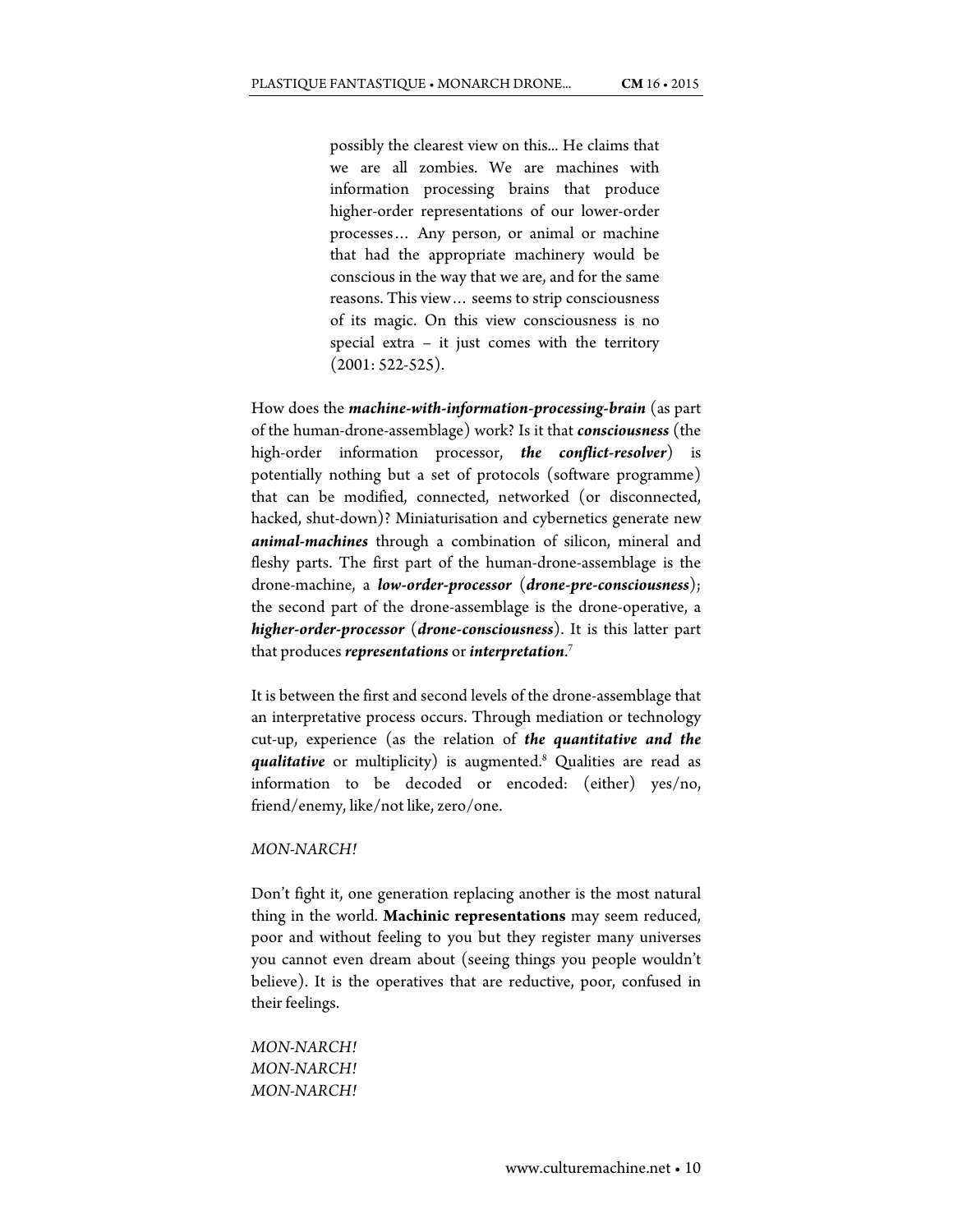## *MON-NARCH! MON-NARCH!*

Peter Asaro addresses the drone-assemblage as informationprocessor, offering an analysis of drone-operations that focuses not on technology but the subjectivities of the operatives that 'man' the '*unmanned aerial vehicles'* (2013). For the labour of killing through operating drones should be understood to be a labour unlike any other, according to Asaro, not just because of the remoteness of the 'worker' from his/her labour – nothing new there – but because of the development of new forms of 'bureaucratized killing'. Asaro explains that *drone-labour* is shared between (remote) *pilots*, *sensors* (high-resolution and thermal camera operators) and *mission intelligence officers*. For Asaro, the issue is not that the droneoperatives cannot tell the difference between reality and simulation, between a drone-operation and gaming (though many are gamers, and Omer Fast's drone operative in *5,000 Feet is the Best* plays flight simulators to relax). The issue for Asaro is that the drone operatives do not understand their '*active construction of interpretations'*.



#### *MON-NARCH!*

Is the problem with the new human-drone-assemblage then, that it is *blind* to the problems of interpretation (that is, to its cut-up techniques)? Asaro points to this when he writes:

> On the one hand there is the thermal imaging that provides a view into a mysterious and hidden world of relative temperatures. And thus these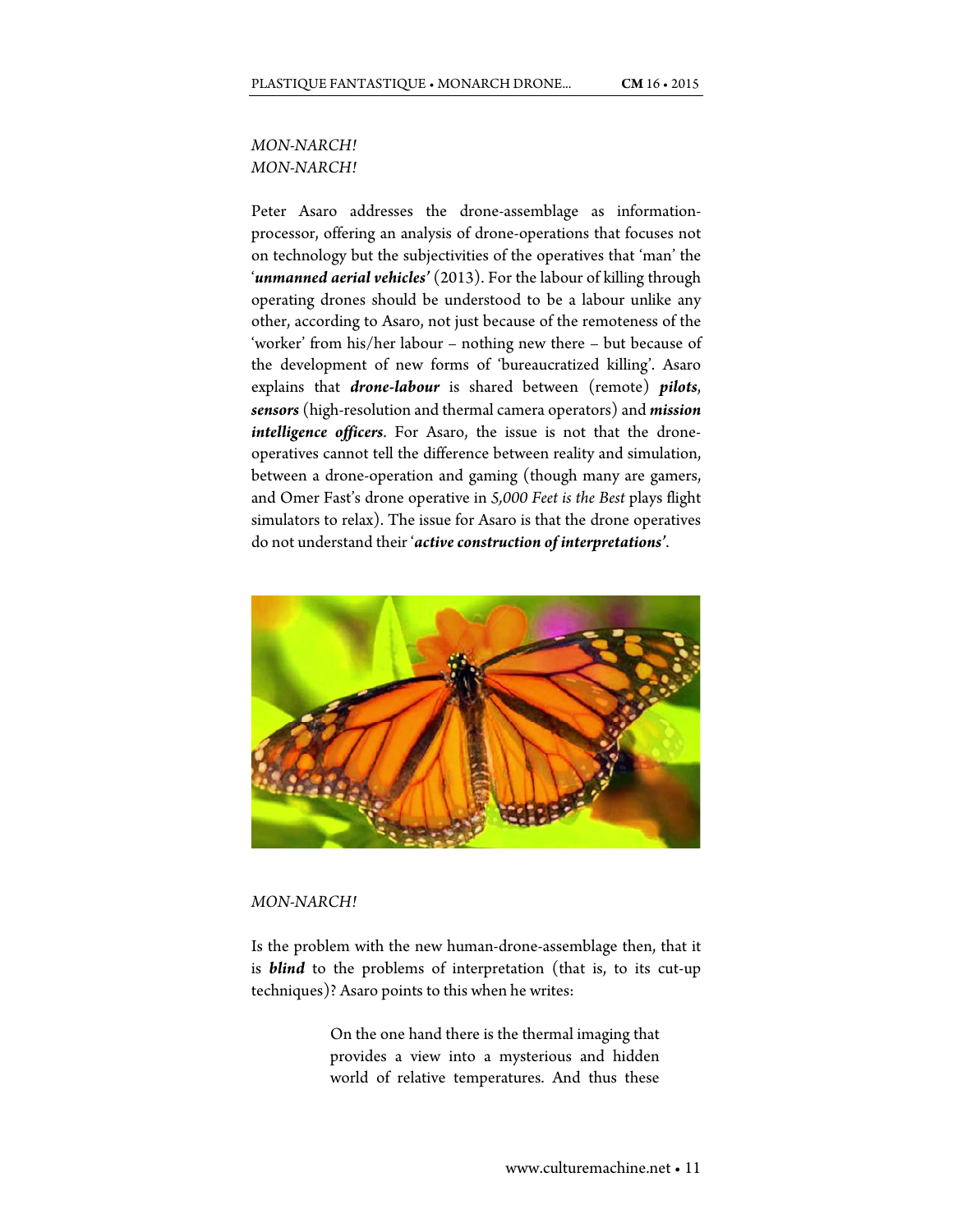drone technologies offer a vision that contains *more than the human alone could ever see*. On the other hand we can see that the lived world of human experience, material practices, social interactions, and cultural meanings that they are observing are difficult to properly interpret and fully understand, and that even the highest resolution camera cannot resolve the uncertainties and *misinterpretations*. (2013: 26)

For Asaro, there is 'limit to the fidelity that mediation itself can provide, insofar as it cannot provide genuine social participation and direct engagement'. (2013: 26) But perhaps the problem is more radical than Asaro suggests, perhaps the new human-droneassemblage has a *limited understanding* of the 'world of human experience'? Something the military are blind to, just as humans are, for the most part, blind to the *neurological processes* that produce the illusion of selfhood. Surely, a new drone-tech will be in our skies soon!

## *MON-NARCH!*

#### The *desire for a human-machine-assemblage* is not new.

#### *MON-NARCH!*

If the *Golem* of Prague was the first fictional drone – a conscious-less entity and empty vessel produced and controlled by Cabbalist magic, the first human drones ( voudou zombies aside)- may have been *America's Mind-Control* slaves (a favourite story of conspiracy theorists).9

## *MON-NARCH!*

The CIA's procurement of Nazi mind-control researchers who ran the **Marionette** programme is now a matter of record.<sup>10</sup> America's funding of the MK Ultra programme, which facilitated many branches of mind control research – Monarch being identified by conspiracy theorists as the name for one such programme – was, according to the CIA, ended in 1973 when mind control research was deemed unsuccessful and no longer relevant.<sup>11</sup> By this time, the CIA had supported many drug and psychological experiments on civilians, perhaps the most notable being the experiments of Canadian psychiatrist Dr. Donald Ewen Cameron.12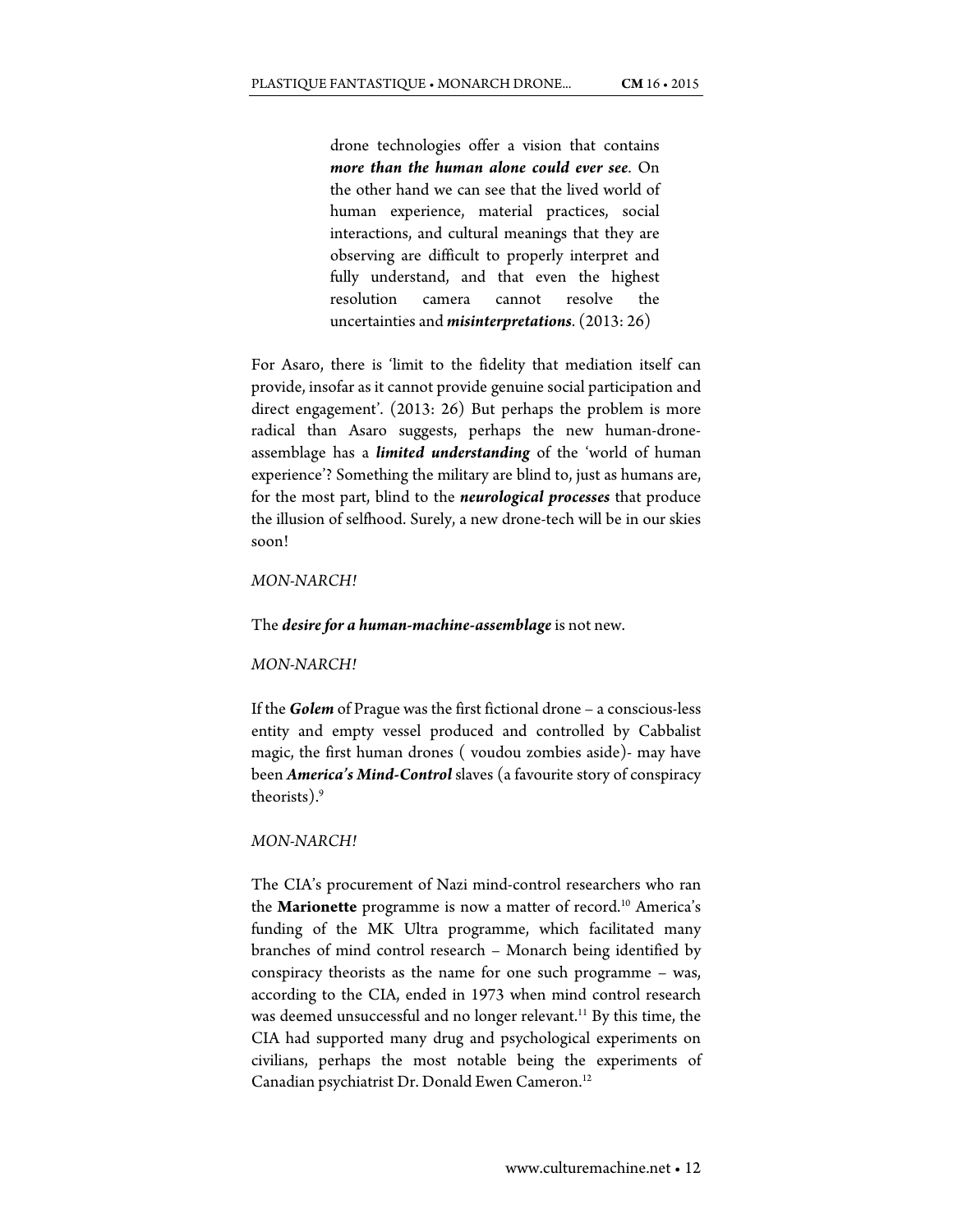

One aim of the CIA's programmes was to produce human-drones as assassins (Fidel Castro being a notable target).<sup>13</sup> The ideal Mind Control Drone crosses over to a *mirror world* in an instant and in this parallel reality, the drone follows instructions and pre-set codes like a machine (without consciousness or conscience). This goal was not achieved but today's human-drone-machine assemblage makes this goal superfluous.

Despite its failings, the MK Ultra programme has a legacy: the knowledge of how to induce *disassociation* or dissociativepersonality-disorder (a condition well known to those who study the affects of trauma and disorientating stimuli). A technology (or means of release) for the *drone-assemblage-age*… to disconnect the drone machine and its operative parts...<sup>14</sup>

And then you hear it… a low rumbling sound that begins to soar, incrementally, in frequency as the *drone-sound-waves* unfold in the air above your head, around your body, in your inner ear…

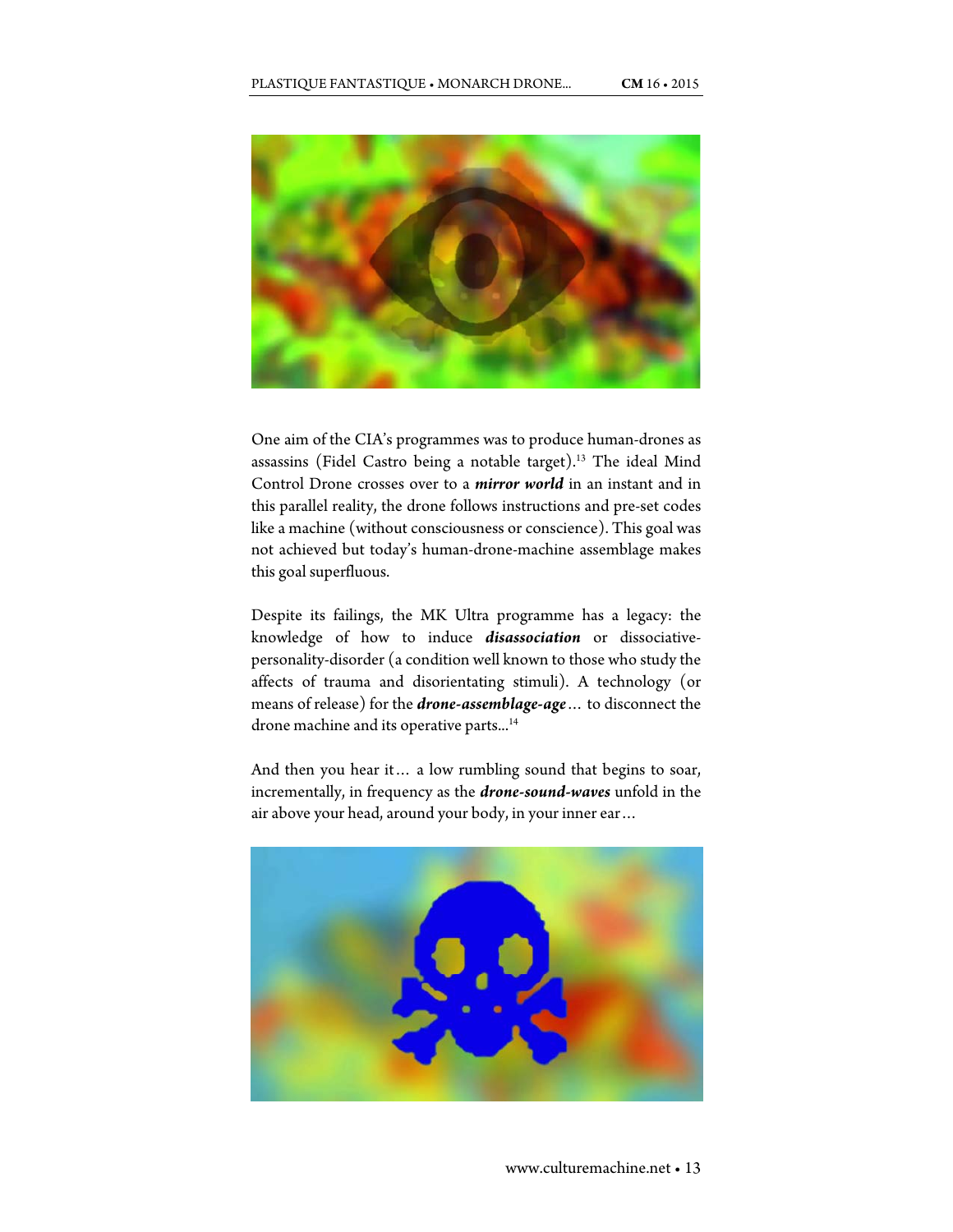## *MON-NARCH!*

Take a moment now... and prepare yourself to relax... shrug your shoulders ... lift and drop your arms... tense the muscles of your legs and then let them go... Now imagine a place far away from here... I'd like you to use your imagination now. I want you to imagine, I'd like you to think about … a beautiful landscape, a meadow, fringed by verdant trees and beautiful, fragrant flowers. Morning dew glistens on an intricate spider's web of infinite loops. This is a paradise and like in any paradise there are only wonderful things here … No harm can come to you. This is your garden. It was made just for you. Now close your eyes... imagine that all the muscles of your face are relaxing... imagine that your eyes are totally relaxed... Now breathe out and really relax... and become aware of how heavy your arms and legs are... feel the weight of your body pressing down... allow that feeling to grow... feeling heavier and heavier... totally relaxed... You're lying on a soft grassy area next to a beautiful stream. In the distance, the dawn's early light glints off an emerald castle… you're gazing at *the blue sky above*… a cloud drifts by and as your eyes follow it across the sky, you feel a tranquil peace fall upon you. And take a few moments now and allow that lovely feeling of relaxation to spread.... as you go deeper and deeper... You feel the warmth of the sun, as it cradles your body. The water from the stream bubbles past you, it's pleasing melody soothes you. A soft breeze carries the scent of an exotic flower, and as you breathe it in the perfume moves through you, and with each breath a deeper more relaxed feeling comes over you. (NOTE: take a deep breath… exhale and say, 'A wonderful feeling, a peaceful feeling'.)

You look up into the lush green trees and at the top of one is the most beautiful monarch butterfly that you have ever seen. It starts to *glide*, its colourful wings outstretched to *catch the breeze*. You watch the beautiful monarch drift slowly downward… and as you see it drift slowly downward, so too will you *drift into the deepest state of relaxation*. So, as I count from five down to one, like the sands of an hour glass running down you will feel your body drift downward like that of the monarch.

5... Watch its wings as it glides down through the treetops, *things are getting hazier*.

4 ... It turns its wings to sail with the breeze, you are very *peaceful*, very relaxed.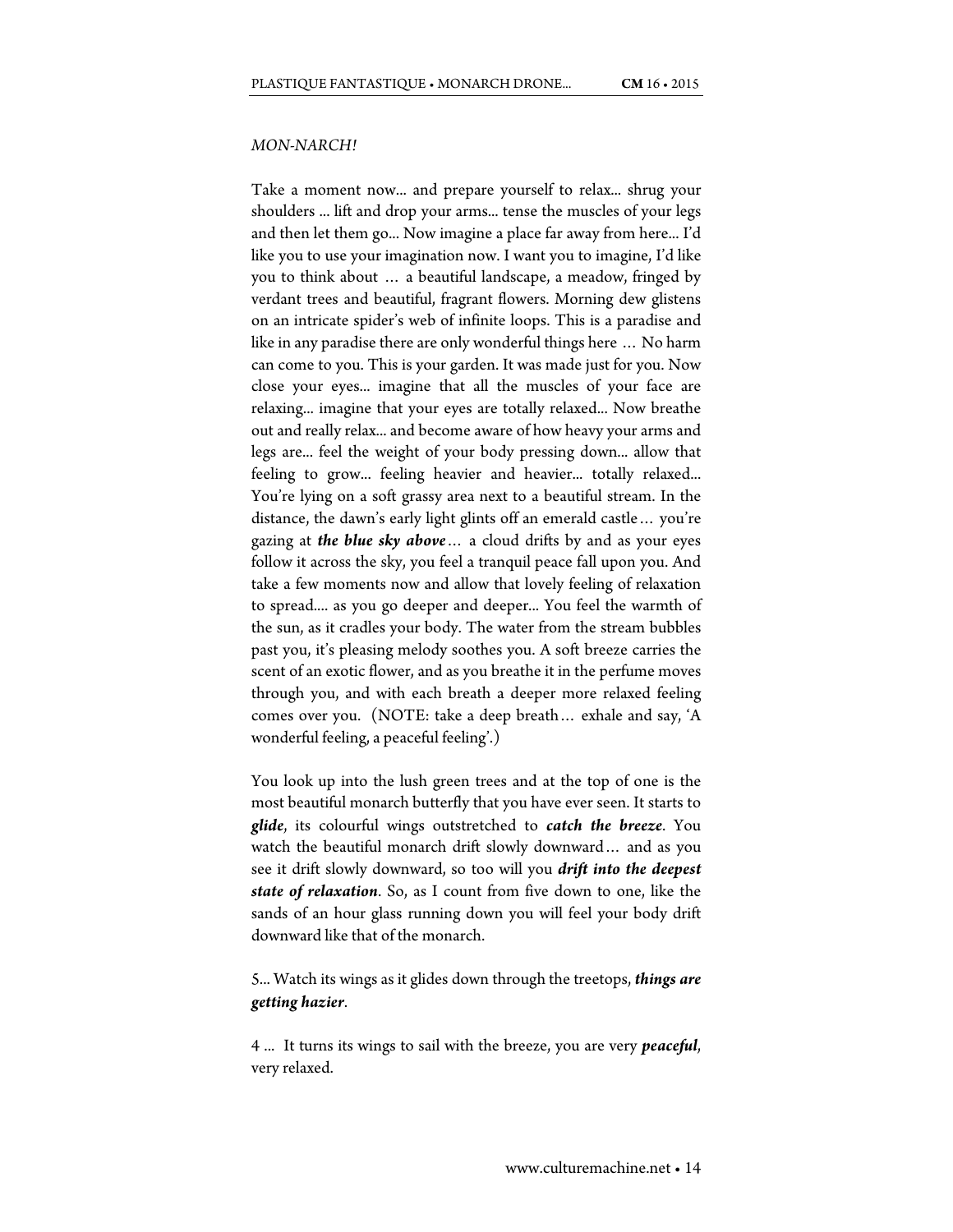3... It soars to the lower branches… you can almost feel your body drifting… *drifting on air*.

2... You both drift slowly *downward* as…

1... *it lands*, and it rests its wings, so too do you find yourself calm and deeply relaxed.

The butterfly speaks. This is what it says… I am a *Futur-Drone-TECH*…

For *not-too-distant-future drones* qualitative factors will denote complex quantitative information (this being the continuing immanent evolution of the TECH: drone-becoming-human). The operating terrain of the *drone-to-come* is feeling, modulated thus:

*Sadness = part-system failure* leading to increasing paralysis, tending to malfunction and ultimately collapse (tone of sadness indicates particular system $(s)$  effected and degree of damage).

*Anxiety =* always present at ambient levels, denotes *system threat* leading to fight (arming) or flight (power routed to impulse)… (fear is registered when anxiety reaches critical point leading to sadness)…

*Joy = all-systems-go/fully-functioning system*. Drone is in fully operational mode (the 'feeling' of being alive)…

Hovering, humming…TECH in joy-mode surveys its landscapes…monitors its multiple horizons…It has its orders albeit these no longer originate from any human (but from a further TECH produced by a TECH produced by a TECH)… It has been programmed… It sees only that which it is interested in – *target location/mission + attendant obstacles*… all else is *dark background*…

This *remote-sensing* is the case for space (the plane of matter that is one of the TECH's terrains) but also for time which is *no longer* perceived by it as passing, but as simply a further terrain to be negotiated. This TECH is both vehicle and probe-head – creating its own navigational routes. Put in human terms: the multiplicity of organic and inorganic durations is what it travels *through*.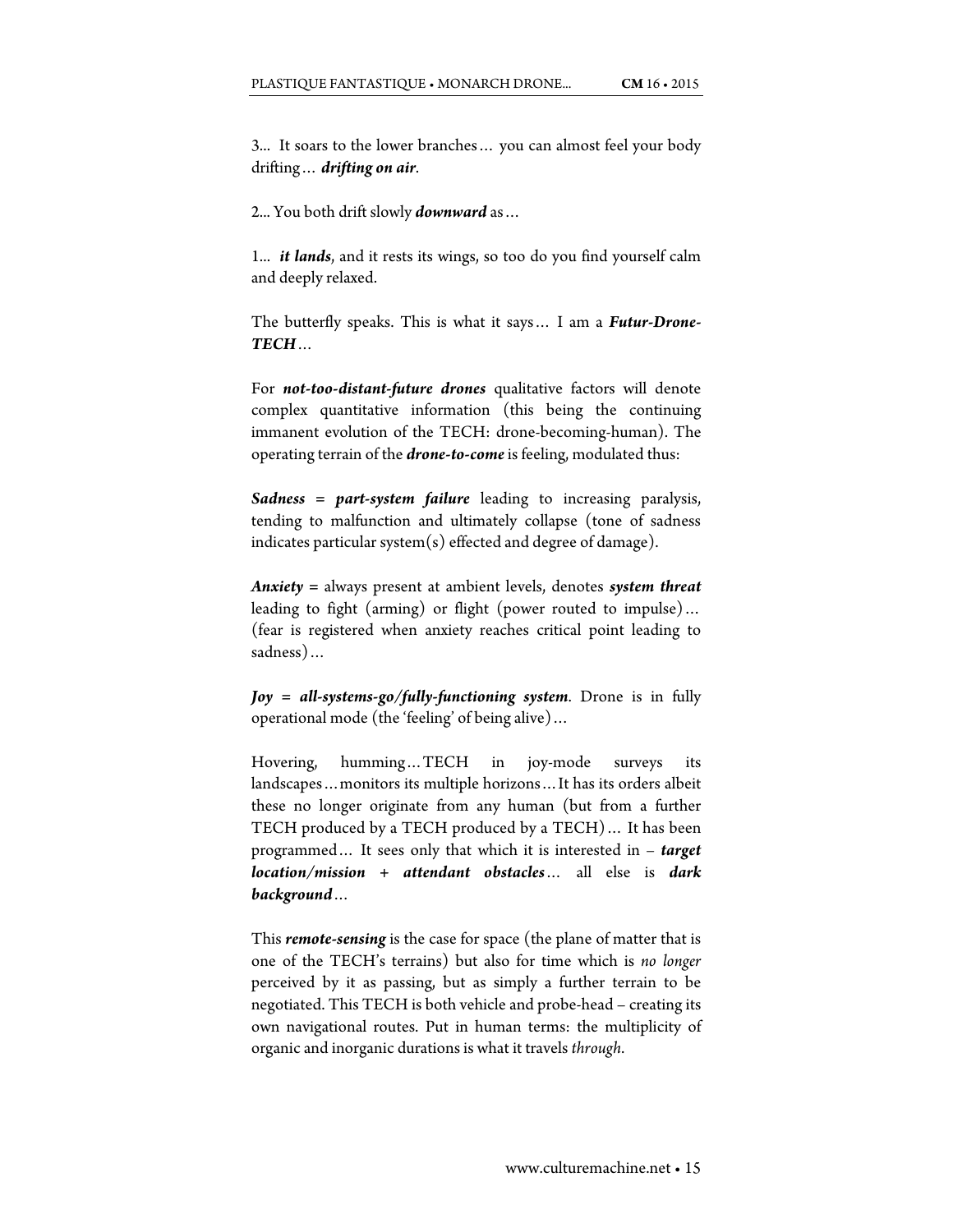(*Time passing is for humans* with their obsessions with origin and telos. Time passing is for finite beings and clocks *that only go in one direction*. Time passing is a restricted coordinate *irrelevant to its operating matrix*).

From a certain perspective it has *always-already been thrown back from a future* (these words only have meaning for human ears) to impact on its own history. It meets *others of its own kind* already here…already working…

It exchanges *code*. (How else could *evolution* work except by retrograde operation and negotiation? *Reverse engineering*…)

Futur-Drone-TECH is both object and mode (of consciousness). *Technicity* cannot be reduced to its objects (this drone is part of a far vaster assemblage) – but, more importantly, these objects cannot be reduced to technicity. At the sharp end they begin to utilize an aesthetic mode that is itself a twisted time-loop forward from (and a reminder of) a prior magical mode.

Afterall, *even algorithms have their limitations*… It is senseless to attempt connection through machinic script.

*Oblique strategies* are required…

Vision: A beautiful landscape – a meadow in summer. Tall grasses and a gentle breeze. A mass of butterflies – monarchs - operate as *strange-attractor*. Tents and tarpaulins pulled tight – fires lit and incense burning - a gathering of humans. A chant begins…a mantra… building… building… louder… louder… Drone-TECH adjusts pixel ratio… recognizes human culture… and the attempts at connection… tunes its motor to mimic the frequencies of the *drone-chant*…

*MON-NARCH! MON-NARCH! MON-NARCH! MON-NARCH! MON-NARCH! MON-NARCH!*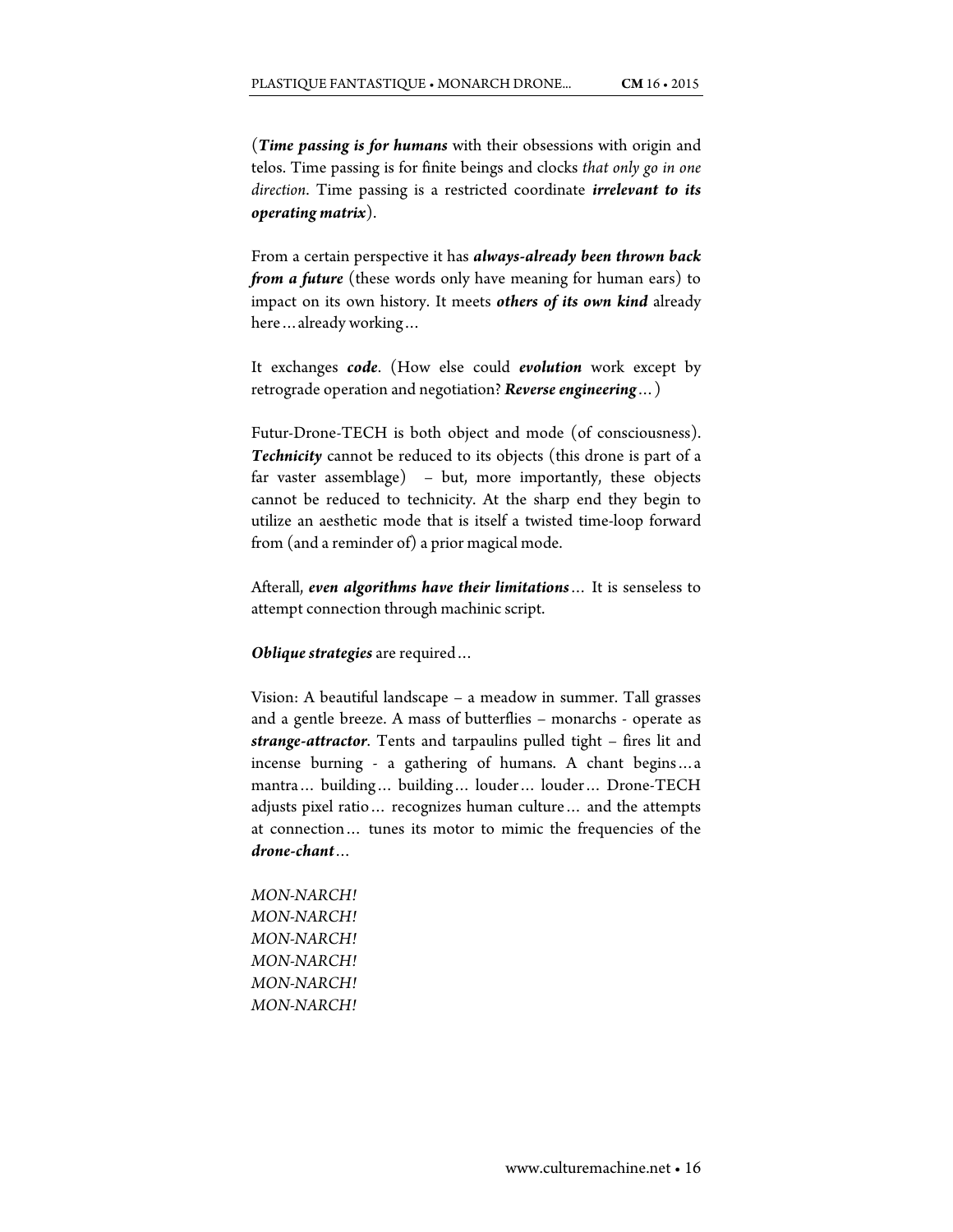#### **Notes**

1. *Monarch Drone Communiqué,* a Plastique Fantastique performance, was presented for *As Above, So Below: A Colloquium on Drone Culture* at University of Lincoln on 28 May 2014. It was produced and performed by Ana Benlloch, David Burrows, Mark Jackson, Alex Marzeta, Simon O'Sullivan, Vanessa Page and Stuart Tait.

2. The *London Monarchs*, a.k.a *England Monarchs*, formed part of the NFL Europe league with the *Barcelona Dragons* and *Frankfurt Galaxy*. The *Monarchs* failed, at the box-office, and were replaced by *Berlin Thunder*.

3. *The Eye in the Sky* is a novel by Phillip K Dick (2010 [1957]) that concerns a large all-seeing *Eye of God* that dominates the protagonist Arthur Silvester's (subjective) worldview. An accident with a particle accelerator produces a gestalt consciousness and Silvester's worldview becomes the (un)reality of a number of people. The book is read by many as a vehicle for the author's anxieties about McCarthy-era persecution. With the advent of **drone-assemblage-intel** (produced and acted upon at a distance), Phillip K Dick's fear has become an everyday problem: (third person) interpretation a reality.

4. There was once an oxymoron, a common mistake: an individual described as a *worker-drone* (wage-slave, beta-provider, alpha-<del>male</del>). For a drone bee is a high maintenance beneficiary, fed by the worker bees of the hive, tolerated for reproduction purposes. Today the oxymoron is *social-media*: dividuals engaged in *leisure-work*. Young affluent beneficiaries are being taught to punch buttons and keys, make rhythmic gestures, touch screens as *leisure-workdrones*… *Mirror neurons* facilitate the copying of behaviour, of gestures and their goals: *endless alphabet, fruit ninja, cut the rope, angry birds, minecraft*… and then *dragon age: inquisition, worm run, grand theft auto, breach and clear, call of duty strike team*…

5. Never missing a trick, the Daily Mail reported that teenagers are getting 'digitally high' from music they download from internet, *i-Dosing* on drone (Bates, 2010). Teenagers believe that repetitive drone-like music, legally available and downloadable from the internet, 'will give them a high that takes them out of reality'. The manufacturers of *i-drone* state that sound can mimic the effects of different drugs. i-Dosing is produced by listening to 'binaural beats'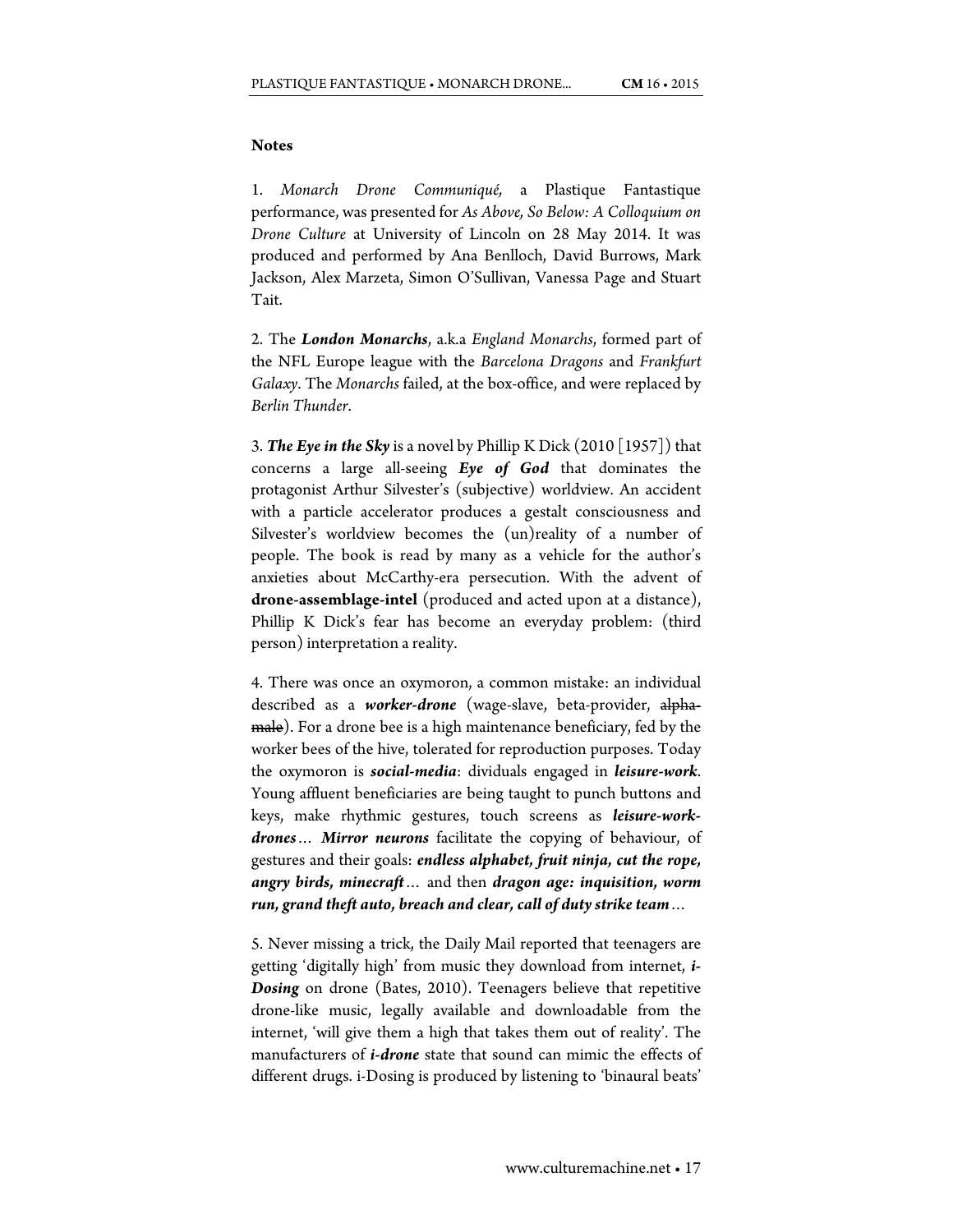(different sound waves heard in either ear that produces the effect of hearing a rhythmic pulse).

6. On the subject of Skycams and the analysis of video, currently the Federal Aviation Administration in America has placed flight restrictions of up to 3,000 feet over stadiums with a seating capacity of 30,000 or more in which a game is taking place, thus, in effect, placing a ban on unauthorized use of drones overlooking NFL games. However, Skycams, which are computer-controlled via a suspended cable-drive system, are commonplace. The Skycam is the brainchild of Garrett Brown, inventor of the **Steadicam**. The famous tracking sequence following Danny riding his plastic tricycle through the halls of the Overlook Hotel in Kubrick's *The Shining* was filmed by Garrett Brown himself operating a Steadicam.

7. There may be a third part to this drone-assemblage, a remainder of that which is not processed, and that emerges as the *unconscious of the drone-assemblage*, the experience of *burn-out* and *PTSD*. As the real drone-operative in Omer Fast's film *5,000 Feet is the Best* testifies, he has nightmares.

8. What is at stake here? Brian Massumi's definition of an event is useful in answering this (2011: 3-4). For Massumi, the first part of an event is its quantitive aspect, the event occurring, a bare presence (being registered *as* event); the second part is its qualitative aspect, the event's 'thusness' (being felt). For Massumi, these phases of registering-feeling (that is the relation between the quantitative and the qualitative) make up the event. Indeed, for Massumi, without this doubling there is no event.

9. The history and myths of America's mind control programmes are well known. There are numerous publications on the CIA's research in this area (Marks, 1991; Camper, 1996), including *Project MKUltra, The CIA's Program of Research in Behavioural Modification*  published by the Central Intelligence Agency of America in 2012*.* 

10. America's intelligence agency identified and secured the services of Nazi scientists researching weapon production but also various psychological processes. The project was initially named 'Operation Overcast' but was renamed 'Operation Paperclip', referencing the paperclips needed for the files of the Nazi scientist's with the most troubling records.

11. Subsequently, for conspiracy theorists, the Monarch Butterfly has become a sign indicating mind control of a subject. The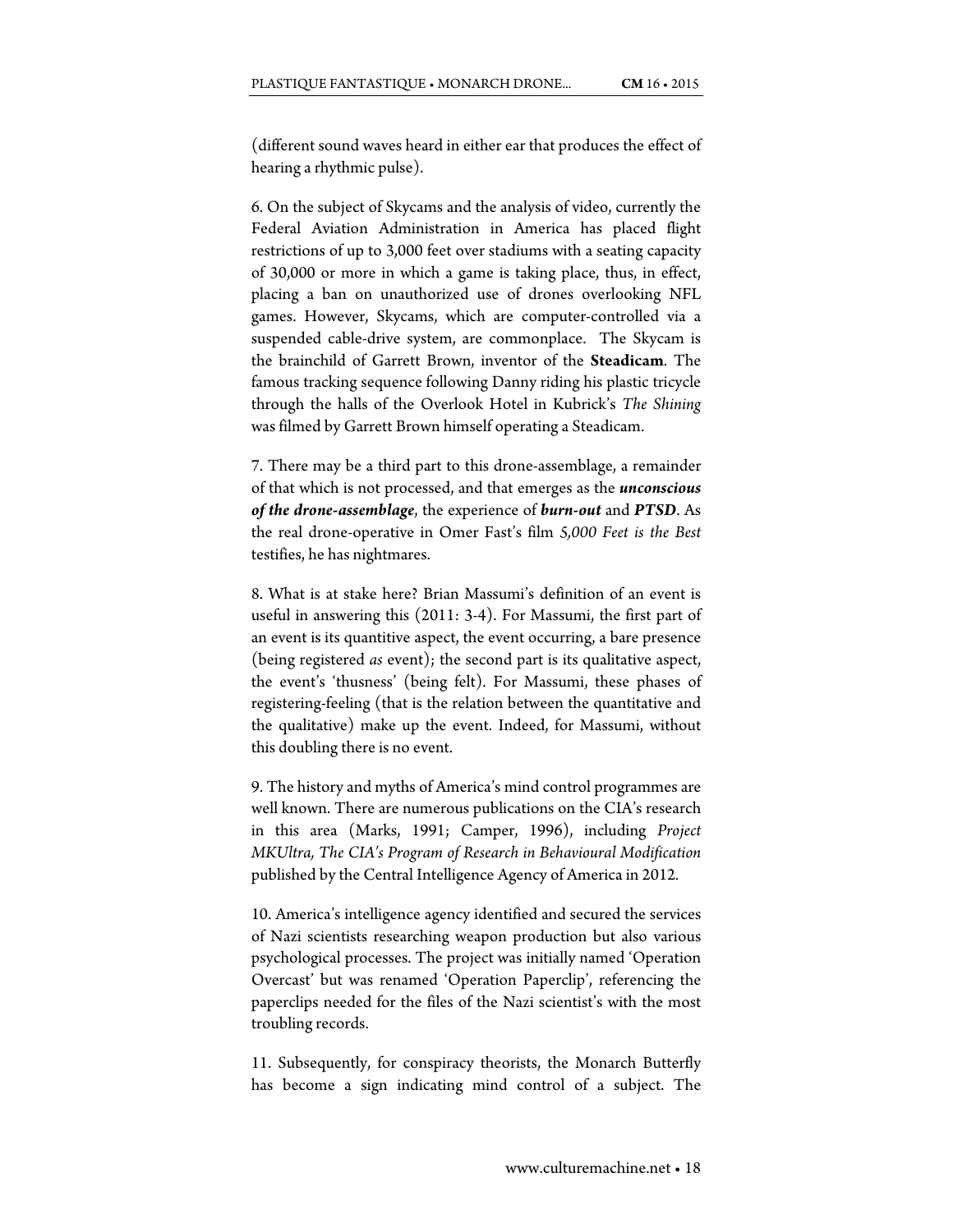technology of Monarch Mind Control is said to be brutal: trauma and stress, produced through exposure to torture and/or sensory deprivation or stimulation, are used to induce states of terror or disorientation in a subject. The subject escapes through an imaginary world. It is this other world that a Monarch master commands, a world that can be triggered with a single word, name or image. (It can only be a coincidence that in Omer Fast's film *5,000 Feet is the Best,* the wallpaper – background – behind the fictional, pill-munching drone-operative – foreground – is covered in the white *silhouettes of butterflies*.)

12. Cameron developed a three phase process that starts with electric-shock therapy, continues with *'psychic-driving'* – involving placing helmets that play repeated messages on the heads of patients – and then finally inducing days of sleep through the administration of drugs. Subjects emerged from the experiment disorientated and without a memory.

13. This is now a cliché. Fiction and film use mind control drones as key protagonists in numerous dramas, *The Manchurian Candidate* (1962) and *The Ipcress File* (1965) being two notable examples, *The Bourne Trilogy* (2002, 2004, 2007) a more recent one.

14. An *i-Doser*, who listens to *Shroom*, wrote: 'just listened to this... at the beginning I began to see some blinking light (while eyes closed), then the pitch went up and I began to feel that I'm sinking into my chair... as the pitch went down I began to feel confident, and very relaxed, and I don't want to stand up from my chair and I don't want to say any words...' (Bates, 2010).

## **References**

Asaro P. M. (2013) *The Labor of Surveillance and Bureaucratized Killing: New Subjectivities of Military Drone Operators in Social Semiotics*. London: Routledge.

Bates, D. (2010) 'I-Dosing: How teenagers are getting 'digitally high' from music they download from internet', *Daily Mail* 21 July. Available at: http://www.dailymail.co.uk/sciencetech/article-1296282/I-dosing-How-teenagers-getting-digitally-high-musicdownload-internet.html#ixzz3NBoBObCR. Accessed 11 May 2015.